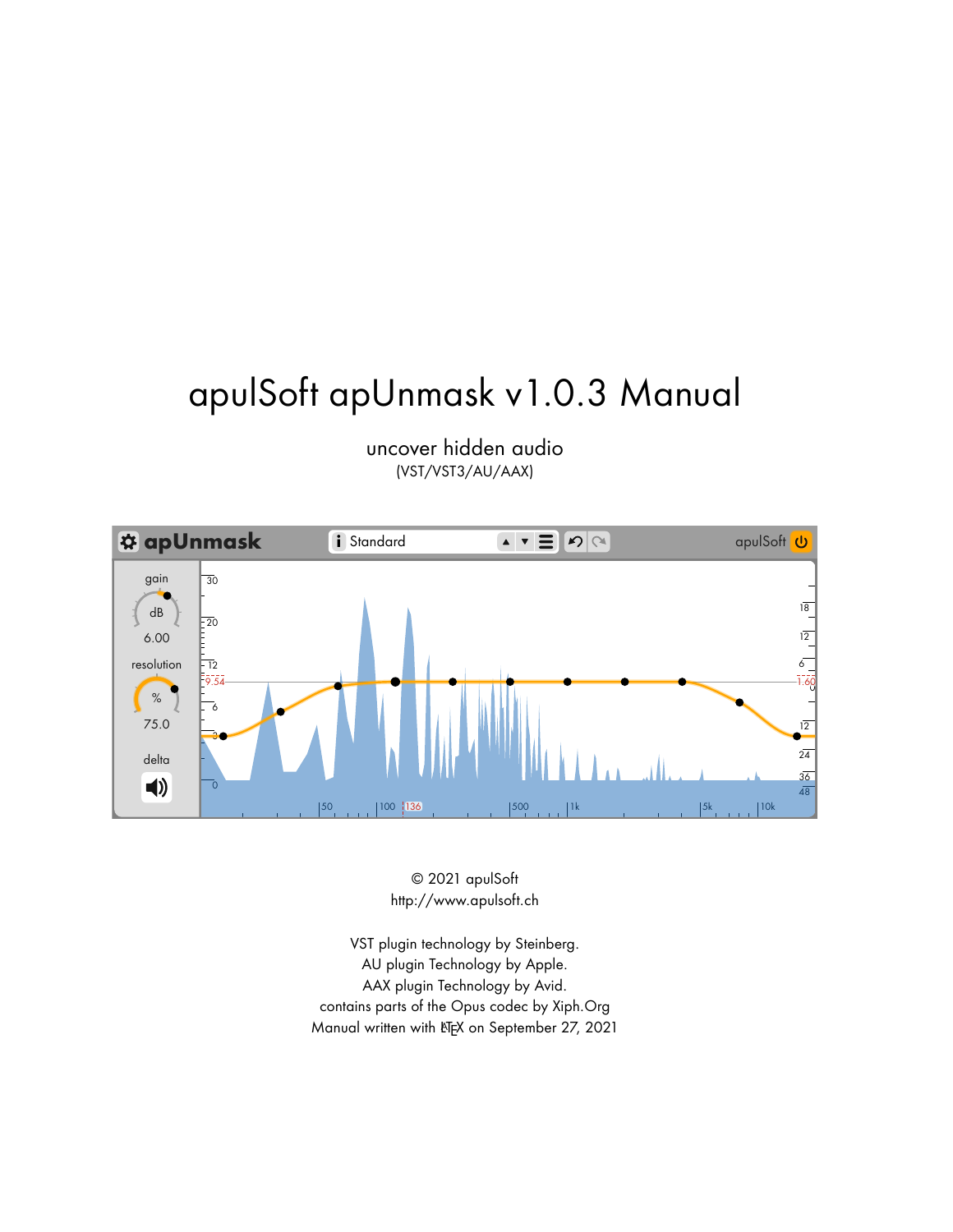## **Introduction**



apulSoft apUnmask is an audio plugin to amplify components of the audio that are psychoacoustically masked by other components.

To achieve this, apUnmask uses parts of the detector algorithm of the opus high-quality audio compression codec. Signal components that would get removed by compression are extracted. These can normally not be heard as they are masked by louder components in time and frequency. apUnmask enables amplifying and sculpting the masked content and adding it to the music.

To shape the frequencies of the extracted signal, it is fed through a linear phase graphical equalizer. It features a bezier curve smoothed frequency response without overshoot.

The result is a form of hyperrealistic audio, the process helps the listener to hear more aspects of the music at the same time.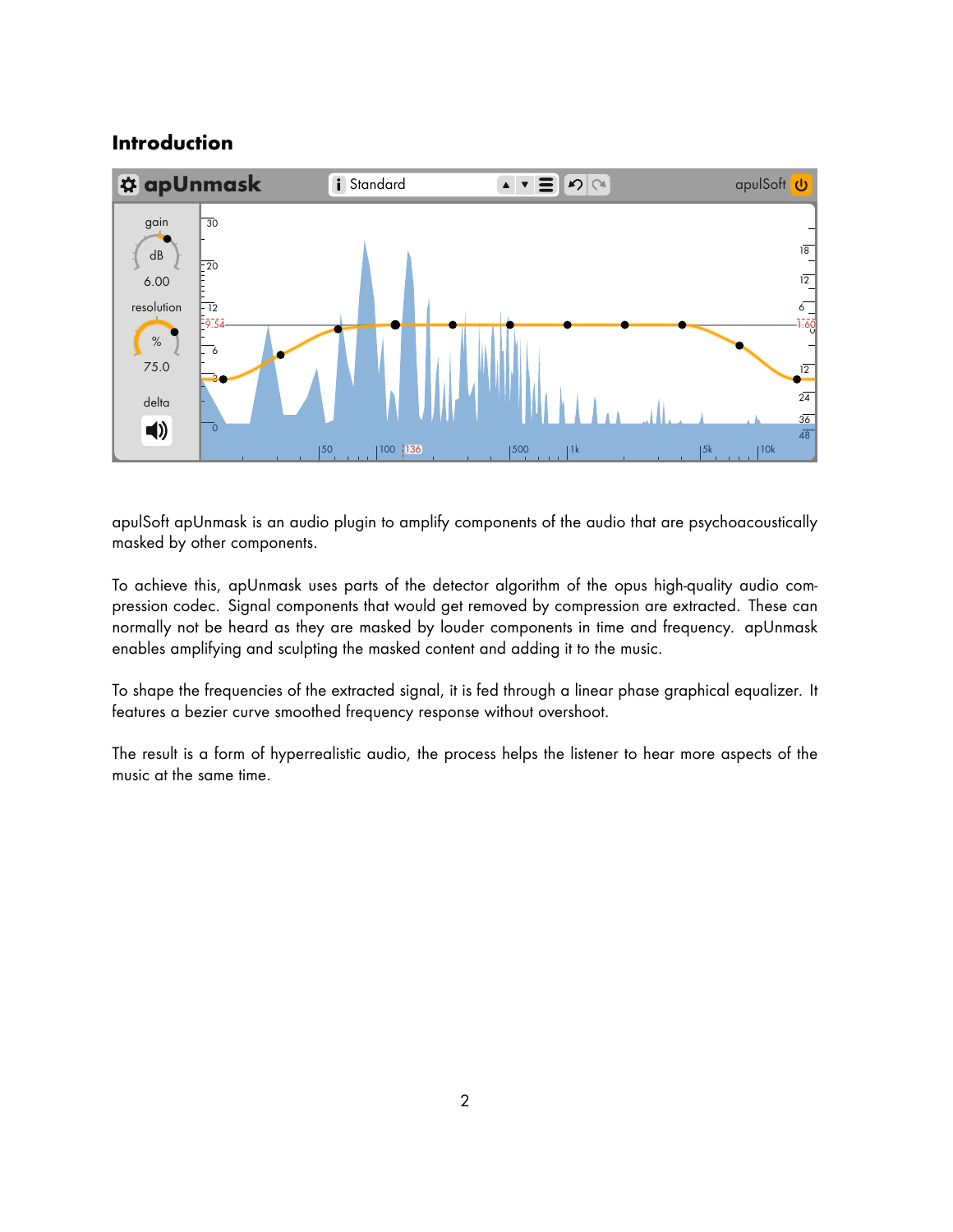# **Contents**

|              | <b>End User License Agreement</b>               | 4           |
|--------------|-------------------------------------------------|-------------|
| 2            | <b>System Requirements</b>                      | 5           |
| з            | Installation                                    | 5           |
| 4            | User Interface                                  | 6<br>6<br>6 |
| 5.           | <b>Main Controls</b>                            | 7           |
| 6            | Delta Spectrum & Equalizer                      | 8           |
| $\mathbf{z}$ | <b>Suggested Workflow</b>                       | 8           |
| 8            | <b>Plugin Settings &amp; Information Dialog</b> | 9<br>9      |
| 9            | <b>Init and Factory Presets</b><br>9.1          | 10<br>10    |
|              | 10 Unlocking the Full Version of apUnmask       | 10          |
|              | 11 Frequently Asked Questions (FAQ)             | 11          |
|              | 12 Changelog                                    | 12          |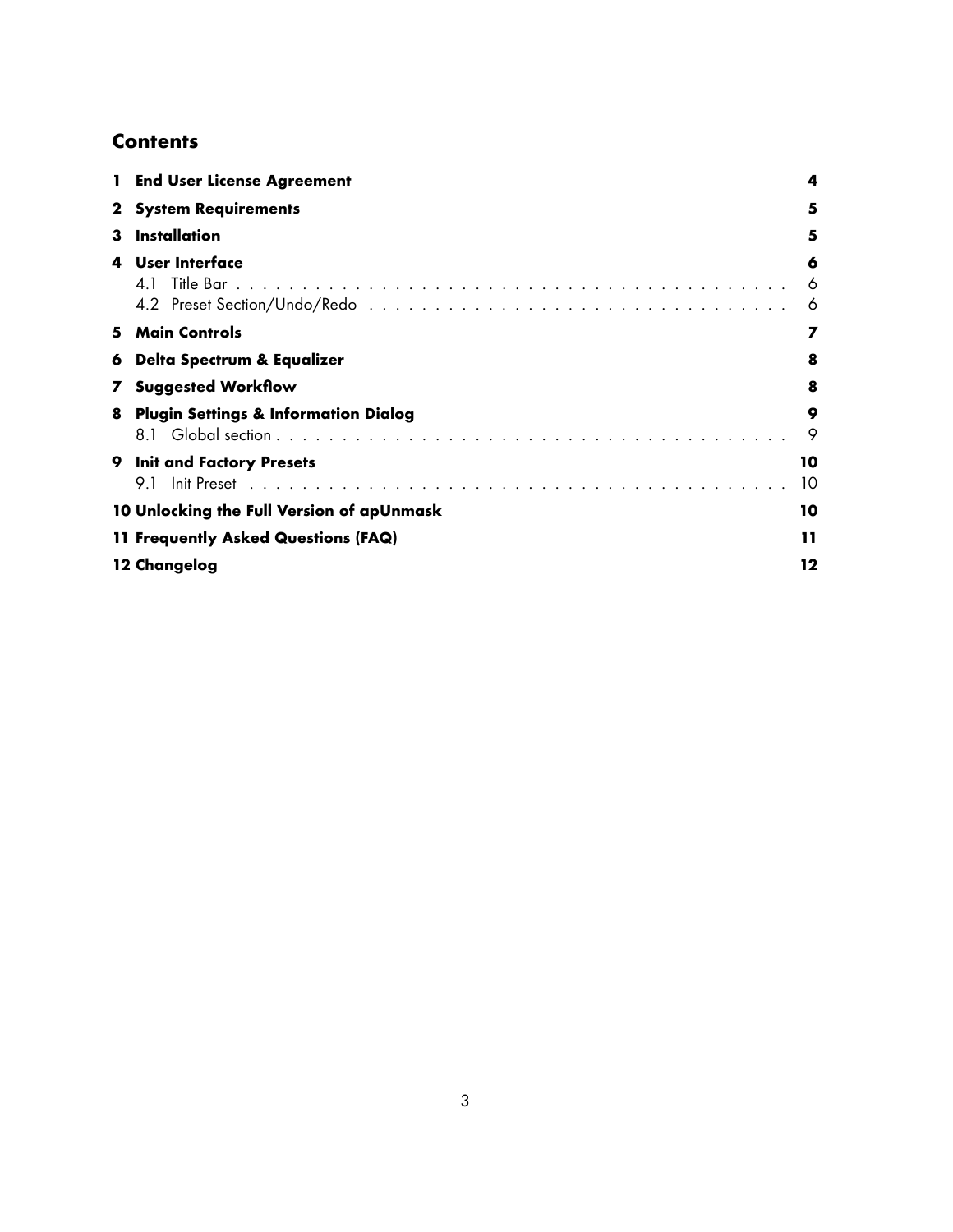#### <span id="page-3-0"></span>**1 End User License Agreement**

END-USER LICENSE AGREEMENT FOR apulSoft apUnmask

This apulSoft End-User License Agreement ("EULA") is a legal agreement between you (either an individual or a single entity) and apulSoft for the software accompanying this EULA, which includes computer software and electronic documentation ("SOFTWARE PRODUCT" or "SOFTWARE"). By exercising your rights to make and use copies of the SOFTWARE PRODUCT, you agree to be bound by the terms of this EULA. If you do not agree to the terms of this EULA, you may not use the SOFTWARE PRODUCT.

#### DISCLAIMER OF WARRANTY

This product is provided on an "AS IS" basis, without warranty of any kind, expressed or implied, including any warranties of fitness for a particular purpose. The authors shall not be liable for damages of any kind. Use of this software indicates you agree to this.

#### SOFTWARE PRODUCT LICENSE

The SOFTWARE PRODUCT is protected by copyright laws and international copyright treaties, as well as other intellectual property laws and treaties. The SOFTWARE PRODUCT is licensed, not sold.

#### GRANT OF LICENSE

Installation and Use: You may install and use copies of the SOFTWARE PRODUCT on all computers you own. Reproduction and Distribution: You may not reproduce or distribute the SOFTWARE PRODUCT except to make backup copies, or to install as provided for above.

#### DESCRIPTION OF OTHER RIGHTS AND LIMITATIONS

Limitations on Reverse Engineering, Decompilation and Disassembly: You may not reverse engineer, decompile, or disassemble this SOFTWARE PRODUCT. Software Transfer: You may permanently transfer all of your rights under this EULA, provided you retain no copies, you transfer all of the SOFTWARE PRODUCT, and the recipient agrees to the terms of this EULA. Termination: Without prejudice to any other rights, apulSoft may terminate this EULA if you fail to comply with the terms and conditions of this EULA. In such event, you must destroy all copies of the SOFTWARE PRODUCT and all of its component parts.

#### COPYRIGHT

All title and copyrights in and to the SOFTWARE PRODUCT (including any images and text incorporated into the SOFTWARE PRODUCT), the accompanying printed materials, and any copies of the SOFTWARE PRODUCT are owned by apulSoft or its suppliers.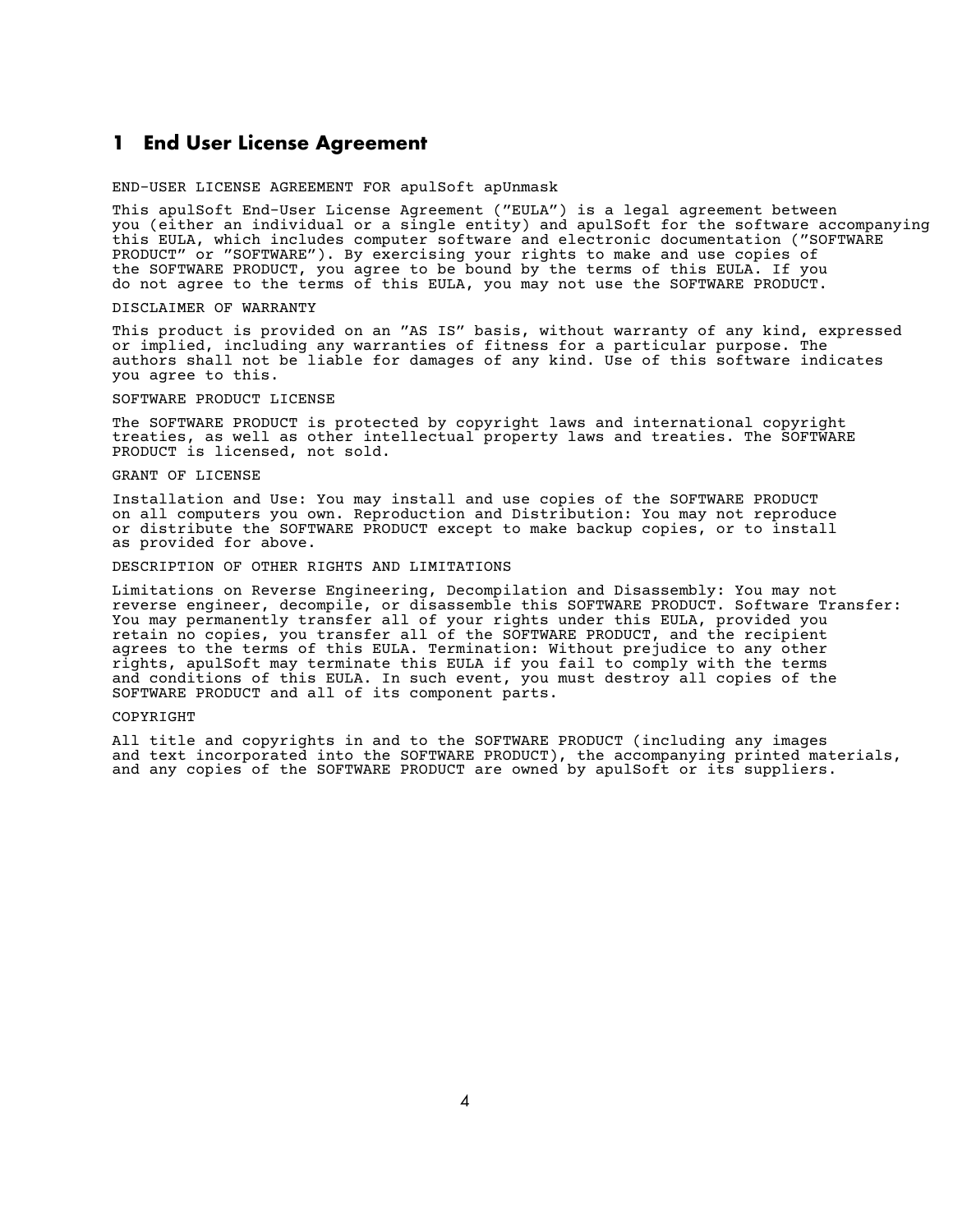# <span id="page-4-0"></span>**2 System Requirements**

- macOS
	- **–** macOS 10.9 or newer on an Intel or Apple Silicon CPU (64-bit only).
	- **–** A host application that can load VST, VST3, AU or AAX plugins running in 64-bit mode.
	- **–** Pro Tools (AAX): The minimum required Pro Tools version is 11.0.
- Windows
	- **–** Windows Vista or newer. Both 32-bit and 64-bit versions of Windows are supported.
	- **–** A CPU that supports SSE2 instructions (Pentium 4 or newer).
	- **–** A host application that can load VST, VST3 or AAX plugins running in 32-bit or 64-bit mode.
	- **–** Pro Tools (AAX): The minimum required Pro Tools version is 10.3.5.
	- **–** An application to view pdf files to read this manual.

# <span id="page-4-1"></span>**3 Installation**

- macOS
	- **–** Quit all plugin host applications.
	- **–** Double-click **apUnmask-mac-(..).pkg**.
	- **–** Follow the OSX installation procedure.
	- **–** Open a host and create an instance of apUnmask in a plugin slot.
	- **–** The apUnmask GUI shows a welcome screen with the options to run the plugin in demo mode or to buy or enter license information.
- Windows
	- **–** Quit all plugin host applications.
	- **–** Double-click the **apUnmask-installer-win-(..).exe** to start the installation. On newer versions of Windows, it may be necessary to confirm the launch because of user access management.
	- **–** Follow the installation procedure. During the install, you have the option to set the path to the apUnmask data folder, where settings, presets and the manual are installed into.
	- **–** If VST2 versions are installed, the installer will provide the option to select destination folders for VST2 plugins for both 32-bit and 64-bit.
	- **–** Open a host and create an instance of apUnmask in a plugin slot.
	- **–** The apUnmask GUI shows a welcome screen with the options to run the plugin in demo mode or to buy or enter license information.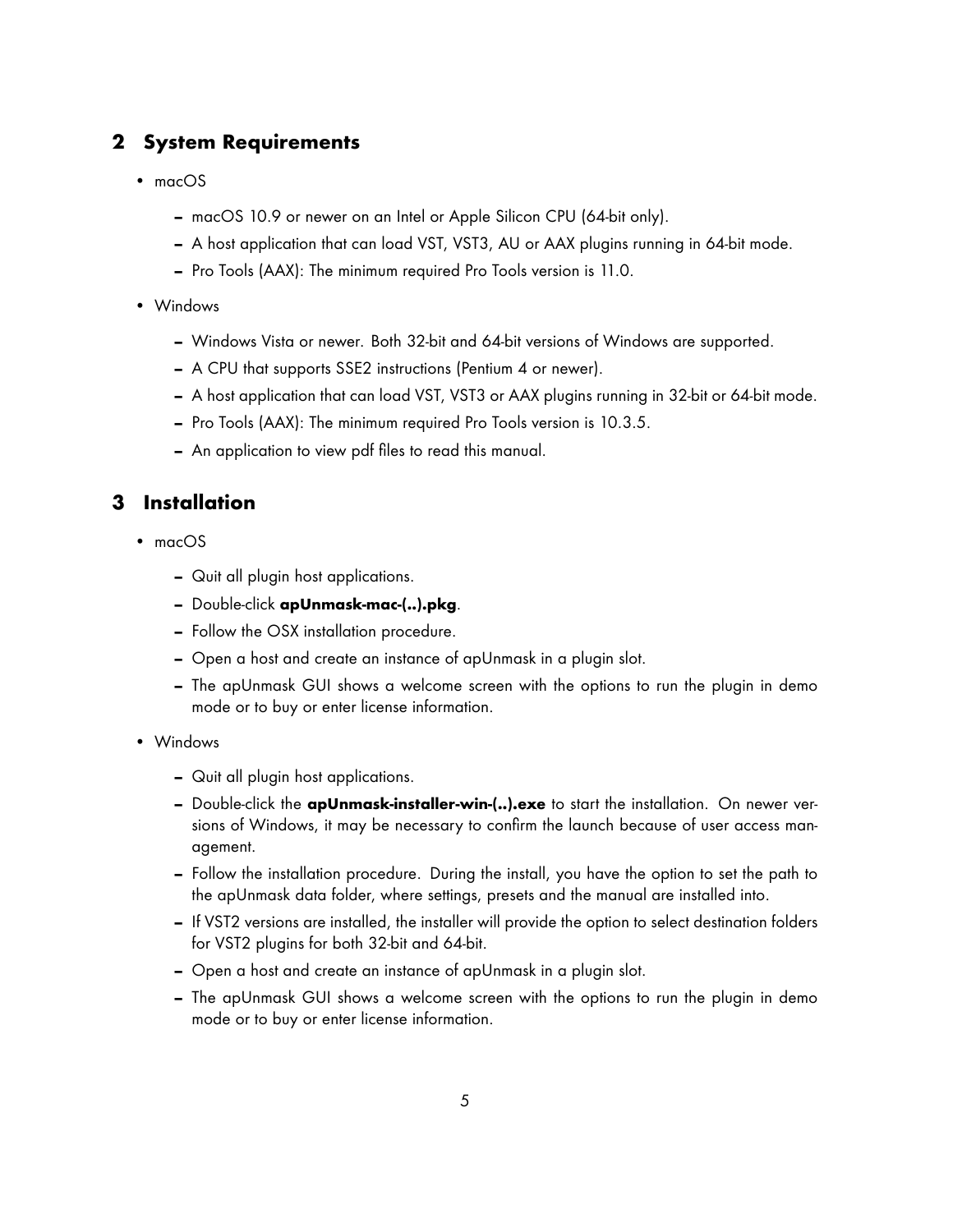## <span id="page-5-0"></span>**4 User Interface**

The apUnmask user interface consists of a global top bar and a large bottom section.

Most of the user interface controls have **tooltips** that get displayed if the mouse hovers over them for some time (with the tooltips preferences setting enabled). In order to keep the manual brief, the tooltip information is not repeated in the manual. If the function of a control is unclear, use the tooltips.

Many controls on the user interface can be dragged with the mouse to change values.

- If the Shift key is held down the values snap to predefined markers at round values during dragging.
- Holding Ctrl switches dragging to be scaled by 1/20 for fine adjustments.
- Double-clicking most of the value-based controls opens a popup editor to enter a new value with the keyboard.

#### <span id="page-5-1"></span>**4.1 Title Bar**

| <b>DE apUnmask</b> | Standard | <b>A</b> V |  |
|--------------------|----------|------------|--|
|--------------------|----------|------------|--|

Click the **gear button** on the left or the plugin title to open the preferences/information dialog.

hosts supporting AU/AAX or VST3 plugin formats hook this up to their plugin bypassing system. On the top right corner, the **enable processing** button allows to bypass audio processing. Modern

The <mark>license</mark> section to the left of the enable button changes depending on your license status. In demo the [→full version] button is displayed. It brings up a dialog with options to buy an apUnmask license 3 online, to enter the purchased license information or to keep running in demo mode. Once the full version of apUnmask is unlocked, the license section displays the license ID.

## <span id="page-5-2"></span>50 100 500 1k 5k 10k **4.2 Preset Section/Undo/Redo**



on the left opens the preset description popup that can also be used to edit the description. The white box shows the label of the current preset and can be clicked to edit the label. The "**i**" button

6 folders as they are organized on disk. Below the presets the following entries are available: 12 On the right side are up/down arrow buttons to cycle through presets inside the same folder as the 9.54 1.600 1.600 1.600 1.600 1.600 1.600 1.600 1.600 1.600 1.600 1.600 1.600 1.600 1.600 1.600 1.600 1.600 1.6 currently loaded one. The rightmost button opens the preset menu. It lists all available presets with

0 **save current preset..** The current state of the plugin is added to the preset menu. In the prompt that pops up, the preset name can be edited and folder paths can be added which automatically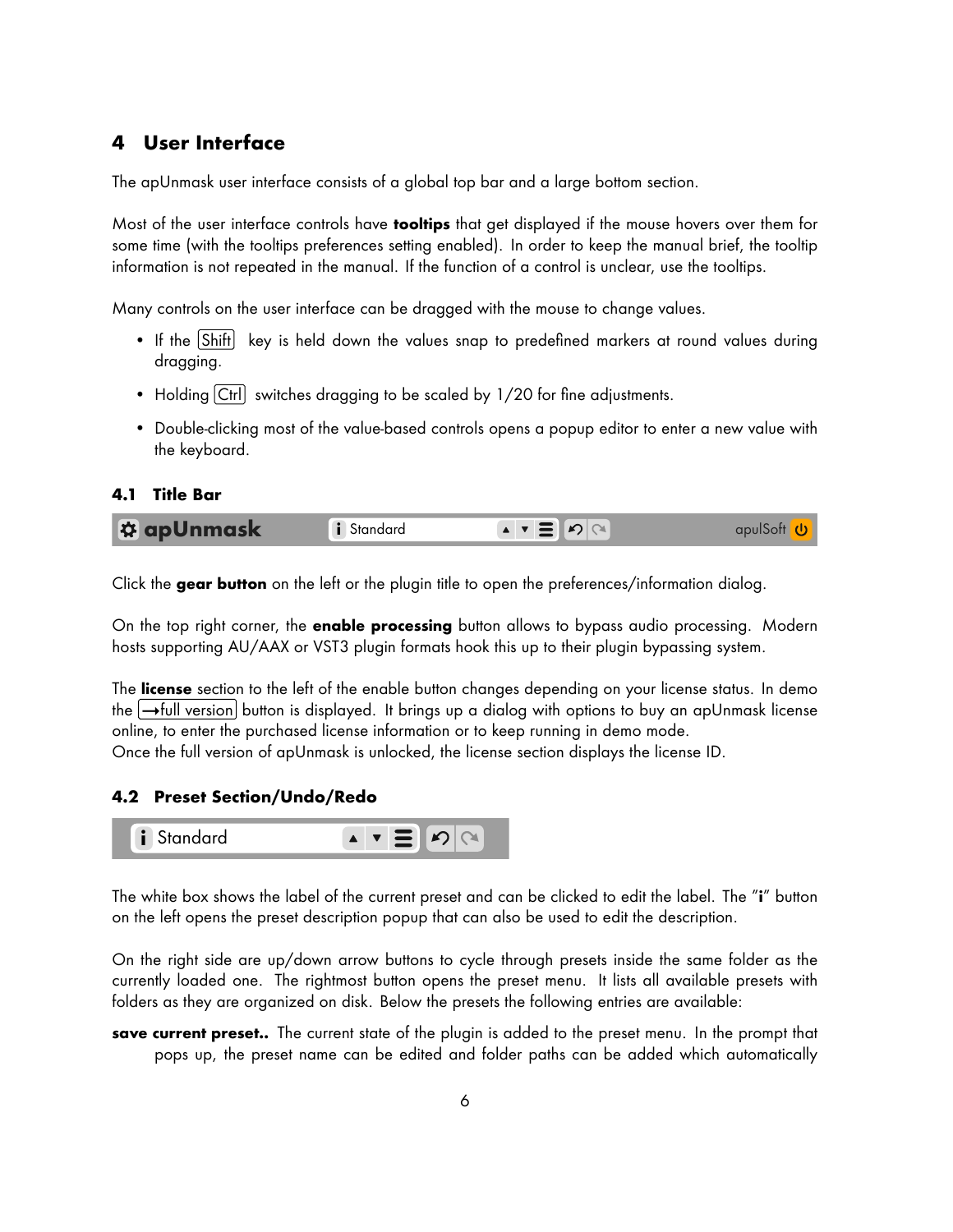creates folders on disk if necessary. Presets in the menu can be overwritten by using the same name/path.

- **import preset..** Load a preset from a .umskpreset file anywhere on the local filesystem.
- **export current preset..** Store the current state of the plugin as a .umskpreset to any location on your local filesystem.
- **manage preset folder in finder/explorer..** This opens the filesystem folder that contains the presets shown in the menu. Normal file operations can be used to restructure this folder which will be reflected by the presets menu.

To the right of the white preset box are the **Undo** and the **Redo** buttons. apUnmask supports unlimited undo.

**Note:** Saving and importing of presets is only available in the full version of apUnmask.

#### <span id="page-6-0"></span>**5 Main Controls a**<br> **i** Standard apul Software apul Software apul Software apul Software apul Software apul Software apul Software apul Software apul Software apul Software apul Software apul Software apul Software apul Software apul Sof



Located on the left side, these control the most important aspects of the processing.

- **Gain** The amount of gain applied to the extracted signal before it is added to the input. This does the same as moving all eq handles up or down at the same time.
- way to deal with this is to enable **delta** signal listening below and to tweak<br>the modulation with interesting explicit because wealthly the resolution until interesting content becomes audible. 9.54 1.60 stage. Higher resolution means compression at a higher bitrate, which **Resolution** This controls the compression strength of the opus codec detector means less parts of the signal are considered masked by other parts. The effect of this control gets gain compensated, so levels stay mostly constant when tweaking the resolution. Too low a resolution can lead to graininess and the amplification of things that weren't hidden at all, too high can lead to mostly random high frequency noise being amplified. The recommended

**Delta** A toggle switch to listen to the extracted signal after equalization as it would normally be added to the input. Turn this on the hear the difference apUnmask makes to your music.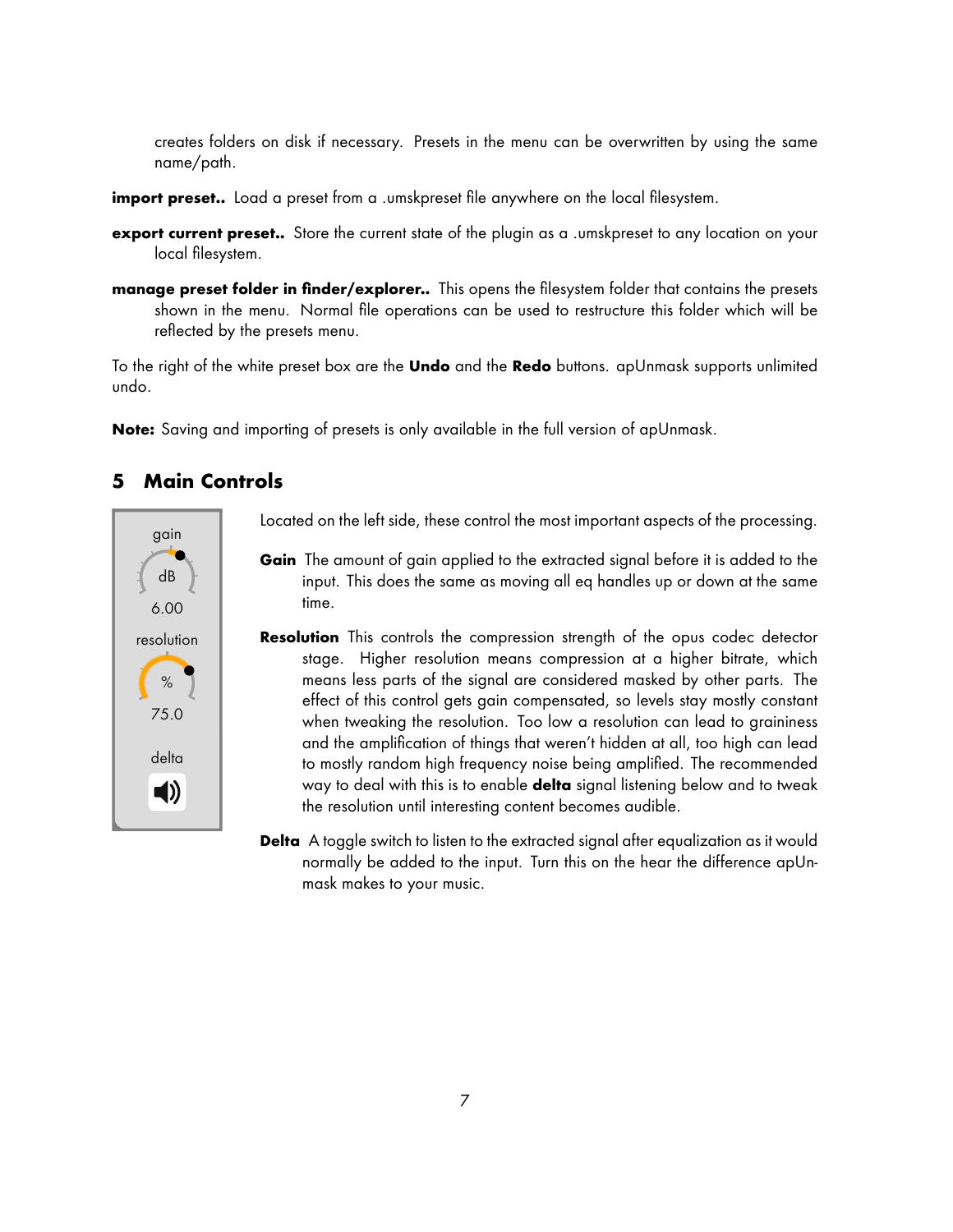### <span id="page-7-0"></span>**6 Delta Spectrum & Equalizer**



The main apUnmask graphical display shows the gain difference applied to the audio signal per frequency. If a straight 0 dB line is displayed, nothing is added. The nonlinear scale on the left (0-30 dB) is decibels gain per frequency.

On top of the spectrum, a line with handles displays and controls the linear-phase equalizer frequency response that is applied to the extracted audio. Its scale is on the right side  $(-\infty$  dB - +24 dB) and is not linear. Moving the handles all the way down will completely mute their part of the frequency range.

The frequency response can be "drawn" by dragging the mouse horizontally over the handles. Use Shift to make the handles snap to some predefined values including 0 dB. Double-clicking handles allows entering new dB values using the keyboard.

## <span id="page-7-1"></span>**7 Suggested Workflow**

For good results the input material needs to be as high quality as possible. The worst case would be compressed audio, because apUnmask uncovers the nasty compression artefacts. If the source material is very noisy, apUnmask might the noise as some of it gets masked by tones and music.

Ideally apUnmask uncovers hard-to-hear overtones and brings out instruments at the hearing threshold. Gain needs to be adjusted carefully as the content added is by definition hard to hear. There is a gain threshold where it suddenly becomes very audible and the best results can be found just below that.

A step-by-step workflow can be:

- Insert apUnmask on the master track or an individual track to be enhanced.
- Tweak gain until a reasonable amount of delta signal is visible.
- Toggle the delta listen button to hear the "ghostly" sound what would be removed by the opus codec. This is what normally lives in the shadows of your music.
- Adjust resolution until the most interesting components are audible.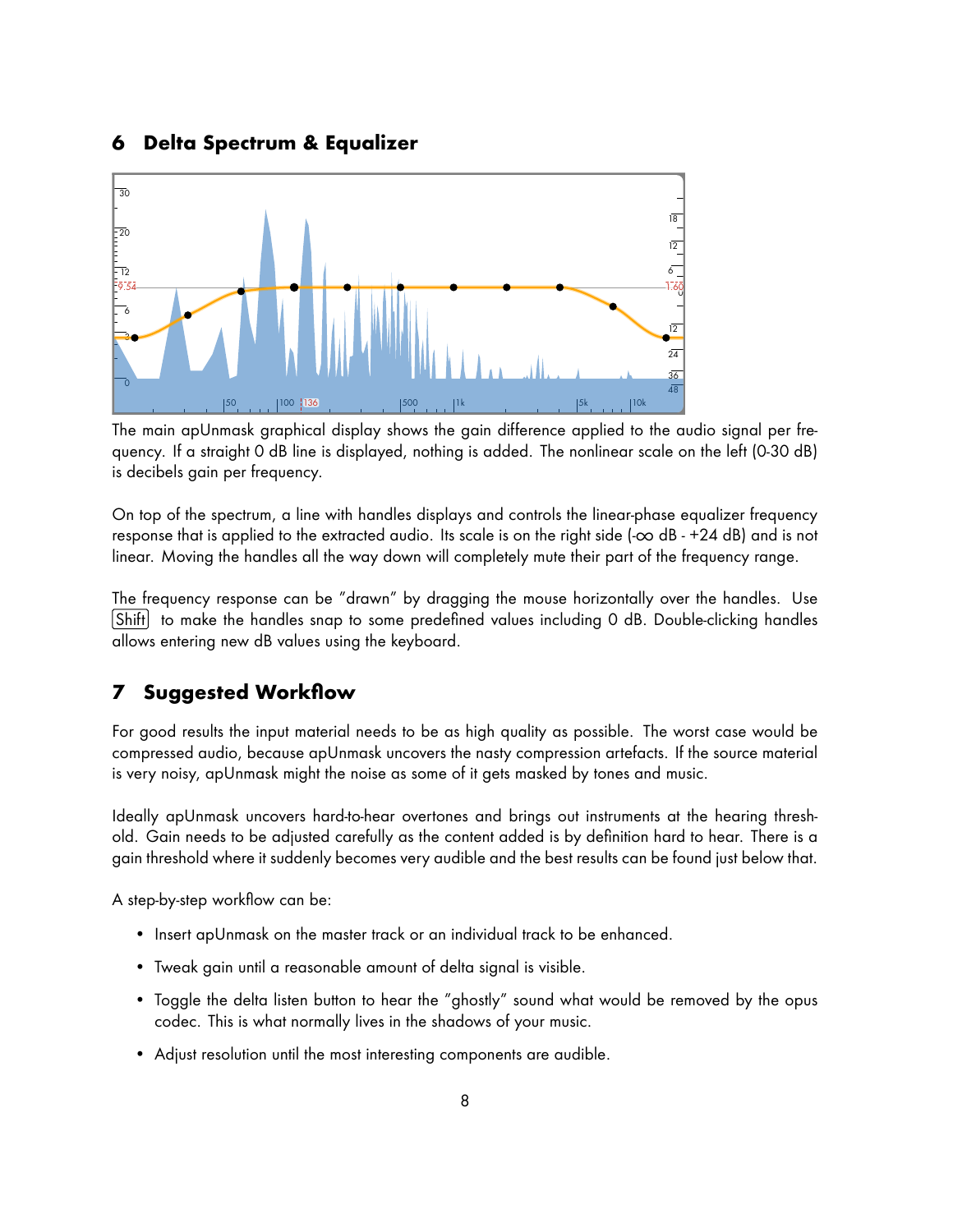- Tweak the eq curve to extract and boost the good stuff.
- <span id="page-8-0"></span>• Toggle off delta listen and enjoy the result.

## **8 Plugin Settings & Information Dialog a** inequired initial version of  $\alpha$  in the internation of  $\alpha$

| apUnmask 1.0.3                                           | <b>GLOBAL</b>       |               |
|----------------------------------------------------------|---------------------|---------------|
| arm64 osx build 210927 debug 09:32<br>© 2021 apulSoft.ch | <b>X</b> tooltips   |               |
| code & design<br>Adrian Pflugshaupt                      | gui scale 100%      | $\Rightarrow$ |
| Opus codec by Xiph.Org                                   | redraw rate 30      | $\div$        |
| apulSoft website<br>view manual                          | color scheme bright | $\Rightarrow$ |
| update check<br>edit serial/id                           |                     |               |

This dialog is accessed by clicking the gears icon or the plugin name in the top left corner of the main apUnmask Interface.

The left side of the dialog shows some basic information and has four buttons at the bottom.

**apulSoft website..** Open the default webbrowser and visit [http://www.apulsoft.ch.](http://www.apulsoft.ch)

**view manual..** The apUnmask manual is opened in a pdf viewer application.

- **update check..** This opens a special page on the apulSoft homepage and sends version information. The version gets checked against the latest release.
- **edit serial/id..** This button (re-)opens the serial information entry dialog. You can use it to enter, look up or edit your license information.

## <span id="page-8-1"></span>**8.1 Global section**

The **global** settings apply to all instances of apUnmask. All instances using the same plugin format in the same host update immediately, other instances once the plugin is reloaded.

- **tooltips** If activated, orange rectangles with text hints pop up if the mouse hovers over a control for a second.
- **gui scale** Choose how large the plugin interface should be drawn in %. The right-side popup features a few presets. It is also possible to enter a value between 25 and 500. **Note:** Some hosts require plugin window reopening or even restarts to adapt to a new size.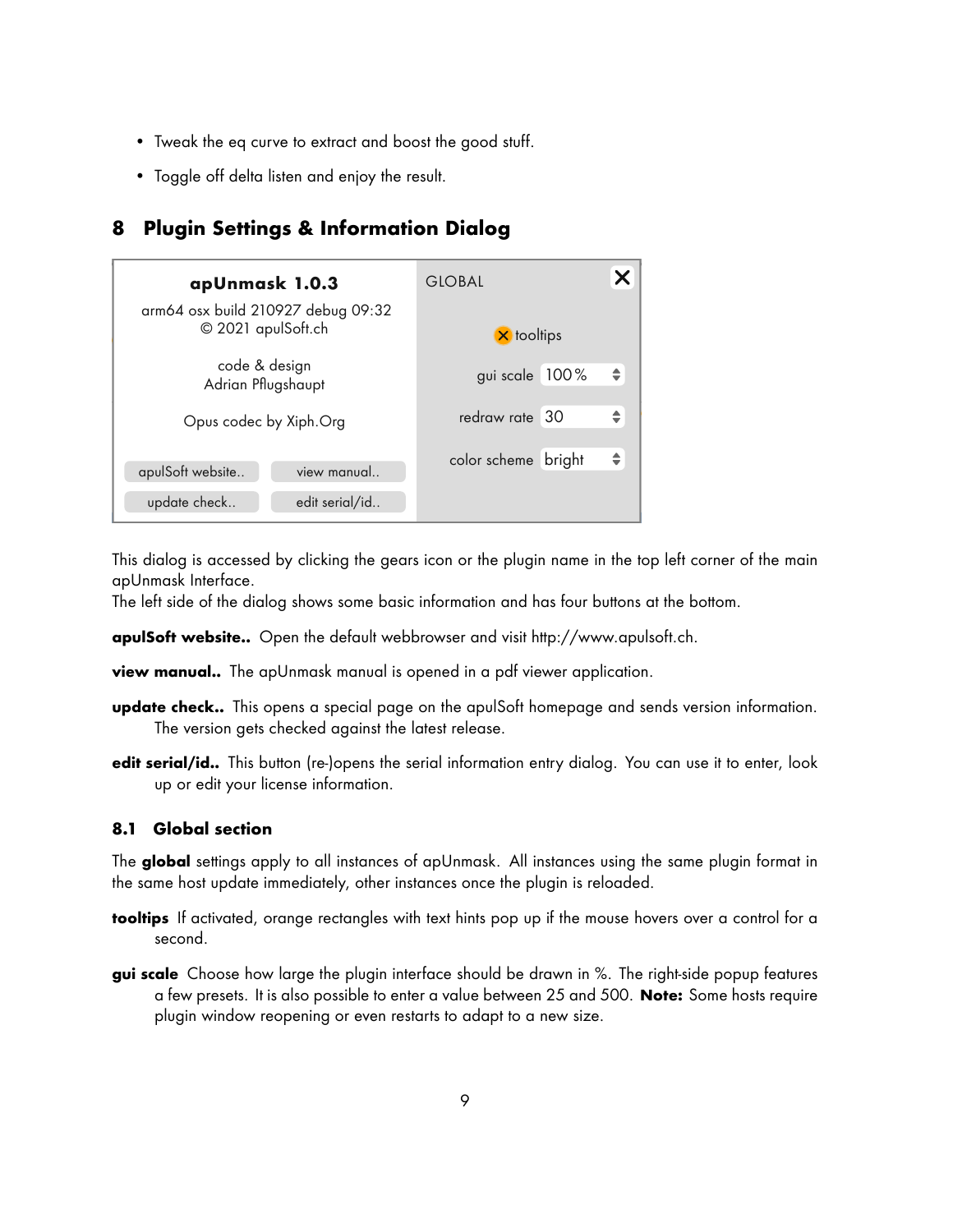- **redraw rate** The number of interface redraws per second. A slow computer might not be able to reach high rates. High refresh rates only work well with small host audio buffer sizes because new information is only available once per buffer size.
- **color scheme** Switch between multiple interface color schemes. The menu contains all installed schemes. New ones can be added by renaming and editing the existing scheme files. They are are located in a folder called ColorSchemes next to the apUnmask presets folder. Use the **manage in finder/explorer..** entry of the presets menu to navigate to the presets folder and go one level up. The color schemes use an xml based format and can be edited in a text editor. More information can be found inside the **bright.xml** file.

# <span id="page-9-0"></span>**9 Init and Factory Presets**

apUnmask installs a number of example presets by default. All factory presets include descriptions that are accessible by clicking the **i** button on the left side of the current preset name.

## <span id="page-9-1"></span>**9.1 Init Preset**

A special preset is the **Init** preset. The first time the plugin is opened it is auto-generated from the plugin's default values. Every time a new instance of apUnmask is created, the **Init** preset is loaded. This allows you to set up your personal default values by overwriting this preset once the plugin is in the desired default state.

# <span id="page-9-2"></span>**10 Unlocking the Full Version of apUnmask**

| apUnmask Authorization                                           |                               |  |  |  |  |  |
|------------------------------------------------------------------|-------------------------------|--|--|--|--|--|
| Unlock apUnmask<br>Please enter your ID and serial number below. |                               |  |  |  |  |  |
|                                                                  |                               |  |  |  |  |  |
| ID:                                                              | id@test.com                   |  |  |  |  |  |
| Serial:                                                          | UMSK-0123-4567-89AB-CDEF-0123 |  |  |  |  |  |
|                                                                  | <b>Cancel</b><br>OK           |  |  |  |  |  |

Once you bought an apUnmask license via 2Checkout from the apulSoft homepage (which can be opened from the demo welcome screen or the global settings dialog) there are three ways to enter your information and unlock the plugin.

• When you open first apUnmask plugin interface, a demo welcome screen appears with a **enter** id/serial.. button. Click this button open the pictured dialog.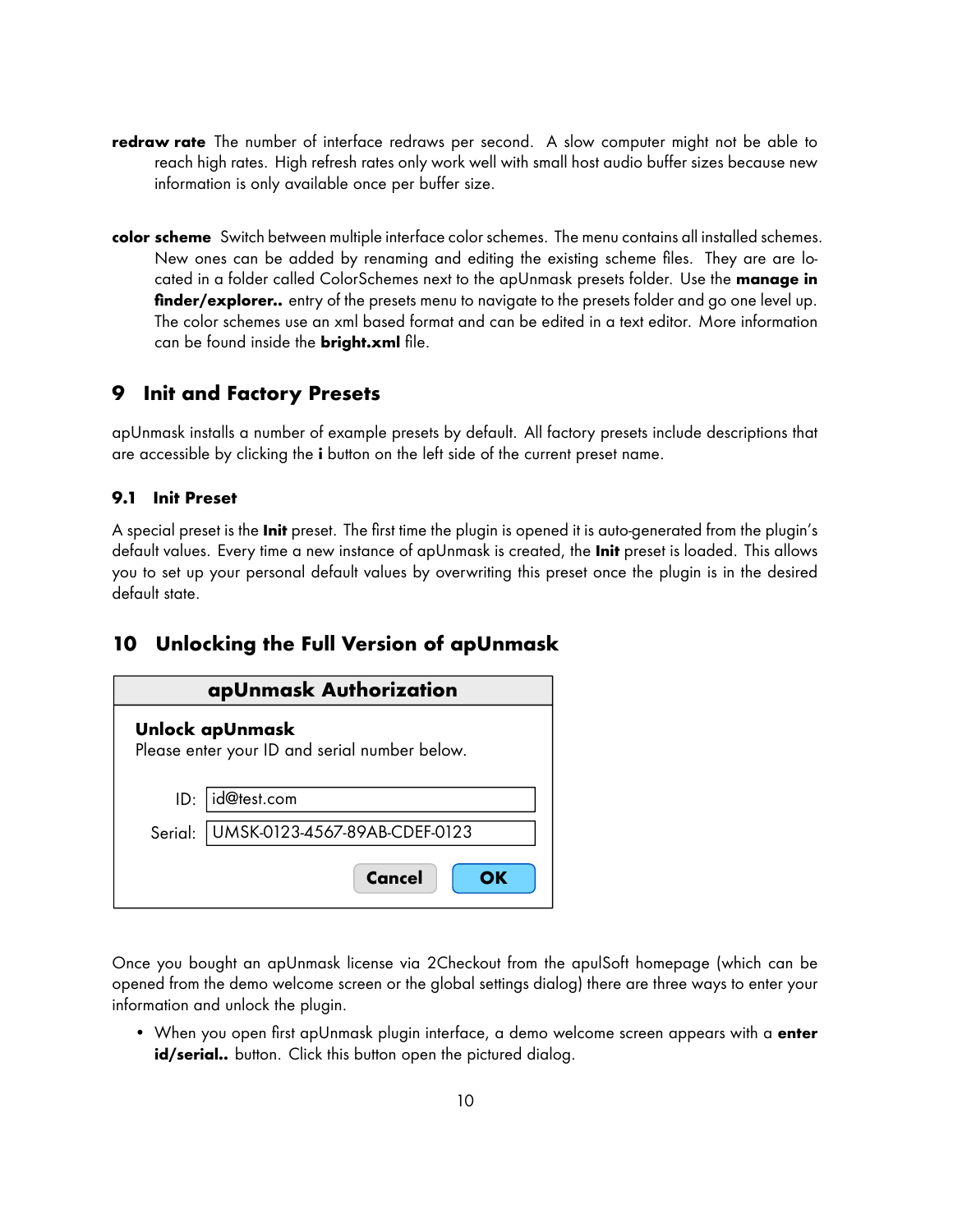- If the plugin is running in demo mode, the  $\rightarrow$  full version button is displayed on the top right which brings up a license dialog where the **enter id/serial..** button can be used to open the pictured dialog.
- Clicking the preferences gear button on the top left corner of the plugin opens the preferences dialog which contains an **edit id/serial..** button that brings up the pictured dialog.

Just enter the ID/serial exactly as received and click **OK**. to unlock the full version.

In case the ID/serial is not accepted, check the following things:

- The serial needs to be an apulSoft apUnmask serial consisting of **UMSK** followed by 5 sections of 4 hexadecimal digits (0-9, A-F).
- If copy/paste was used, try typing manually as copy/paste sometimes copies more than was intended (white spaces, tab stops, etc).
- Check whether you used the right fields for the right entries.

## <span id="page-10-0"></span>**11 Frequently Asked Questions (FAQ)**

#### • **I lost my serial/ID thingy. How can I retrieve it?**

Just head to<http://www.apulsoft.ch> and use the **contact apulSoft** link. Please add enough information to locate your order in the database and you will receive your serial/ID info as soon as possible.

• **What to do if the window size does not match the interface size after adjusting the GUI scale?**

Depending on how the host application handles resizing of plugins triggered by the plugin, changing the GUI scale might not immediately work correctly. Any change to the GUI scale is stored in a global preferences file that is read whenever a new instance of apUnmask is created. If this problem occurs, first try to just close and reopen the plugin window/editor. If that does not help, set the desired scale on the settings pane and then restart your host application. As long as GUI scale is not changed again, window and content should match.